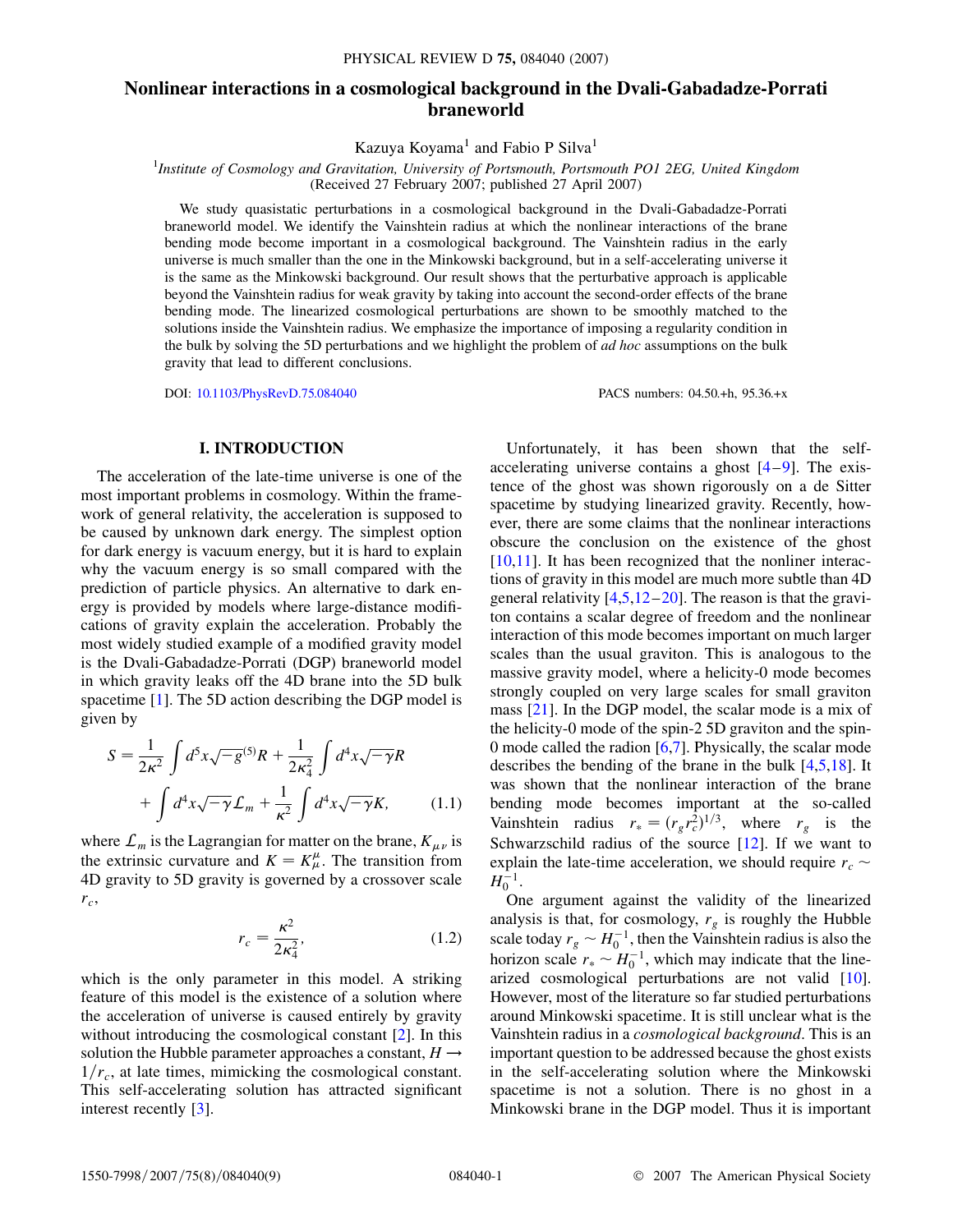to study nonlinear interactions of the brane bending mode in a Friedmann background.

There is also a claim that the perturbative approach cannot be applied in the DGP model [[11](#page-7-6)]. This argument is based on the Schwarzschild solution obtained in Ref. [[22](#page-8-3)], which does not recover the linearized solution in the region  $r > r_*$ . However, this solution is obtained by closing the equations on the brane by imposing *ad hoc* assumptions on the bulk gravity. In Ref. [\[23\]](#page-8-4), it was shown that it is crucial to impose a proper boundary condition in the bulk to determine the behavior of gravity on the brane. The importance of imposing proper bulk boundary conditions was also emphasized in Ref. [[24](#page-8-5)].

The aim of this paper is to study the nonlinear interactions of the brane bending mode on a Friedmann background. We build on Ref. [[23\]](#page-8-4) where linearized perturbations are solved properly in 5D spacetime. We extend the analysis of Ref. [\[23\]](#page-8-4) by taking into account the second-order effects of the brane bending mode. Then we study whether the linearized cosmological perturbations can be smoothly matched to the solutions inside the Vainshtein radius. It should be noted that nonlinear interactions on a Friedmann background were studied in Ref. [[16](#page-7-11)] assuming spherical symmetry and the modified Vainshtein radius was identified. We will confirm their result by properly solving the 5D metric perturbations without closing the equations on the brane in an heuristic way in the same spirit as Ref. [\[23\]](#page-8-4). For this purpose we closely follow the approach of Ref. [[19](#page-8-6)], which studied weak gravity on the Minkowski background.

## **II. QUASISTATIC PERTURBATIONS**

## **A. Basic equations**

In this paper, we focus on weak gravity sourced by quasistatic matter fluctuations in a cosmological background. This analysis can be applied to describe the metric sufficiently far from a local source located in a cosmological background. We also can study the cosmological perturbations on subhorizon scales in the matter-dominated era, which are relevant for the structure formation problem.

The first-order metric in the bulk is given in a 5D longitudinal gauge by

$$
ds^{2} = -(1 + 2 \mathcal{A})N(t, y)^{2}dt^{2}
$$
  
+  $(1 + 2 \mathcal{R})A(t, y)^{2} \delta_{ij}dx^{i}dx^{j} + (1 + 2A_{yy})dy^{2}$ , (2.1)

where

$$
A(y, t) = a(t)(1 \mp Hy), \qquad N(y, t) = 1 \mp H\left(1 + \frac{\dot{H}}{H^2}\right)y
$$
\n(2.2)

are the solutions for the background metric [\[2](#page-7-1)]. Note that the  $(y, t)$  component of the metric can be neglected for a static source. The Hubble parameter is determined by the Friedmann equation and the continuity equation:

$$
\mp \frac{H}{r_c} = H^2 - \frac{\kappa_4^2}{3} \rho, \qquad \dot{\rho} + 3H(\rho + p)\rho = 0. \quad (2.3)
$$

The solution with  $-$  sign is called the normal branch solution and the solution with  $+$  sign is called the selfaccelerating solution because there is a de Sitter solution even without any kind of matter on the brane [[2\]](#page-7-1). The selfaccelerating solution attracted significant interest as a model for dark energy from the large-distance modification of gravity.

In the 5D Longitudinal gauge, the brane is not located at  $y = 0$  [[25](#page-8-7)]. Then it is more convenient to move to a gauge where the brane is located at  $y = 0$ . We perform a gauge transformation  $y \rightarrow y - r_c \xi$ , where  $\xi$  is a scalar function describing the perturbation of the brane location, which is often called the brane bending mode. The resultant metric has the form

$$
ds^{2} = -(1 + 2\Psi)N(t, y)^{2}dt^{2}
$$
  
+ (1 + 2\Phi)A(t, y)^{2}\delta\_{ij}dx^{i}dx^{j} + 2r\_{c}\varphi\_{,i}dx^{i}dy  
+ (1 + 2\Gamma)dy^{2}. (2.4)

At first order,  $\varphi$  is identified as the brane bending mode  $\xi$ . We are interested in perturbations well inside the horizon. Thus we will neglect all subleading terms suppressed by  $aH/k \ll 1$ , where *k* is the 3D wave number of the perturbations. Within quasistatic approximations, timederivative terms can be neglected. We also neglect terms like  $(A'/A)\Phi'$  where prime denotes a derivative with respect to *y*. This is based on an assumption that  $\Phi' \sim k\Phi$ . This assumption will be justified later. Although we are dealing with the linearized metric perturbations, it has been recognized that second-order terms of  $\varphi$  can be important on larger scales compared with the other second-order contributions  $[4,5,18,19]$  $[4,5,18,19]$  $[4,5,18,19]$  $[4,5,18,19]$  $[4,5,18,19]$  $[4,5,18,19]$  $[4,5,18,19]$  $[4,5,18,19]$ . Thus we only keep the secondorder terms for  $\varphi$ . This assumption will also be verified later.

<span id="page-1-0"></span>Under these assumptions, the 5D Einstein equations are given by

$$
\delta^{(5)}G_{y}^{y} = \frac{1}{A^{2}}\nabla^{2}\Psi + \frac{2}{A^{2}}\nabla^{2}\Phi - \frac{r_{c}}{A^{2}}\left(2\frac{A'}{A} + \frac{N'}{N}\right)\nabla^{2}\varphi
$$

$$
+ \frac{r_{c}^{2}}{2A^{4}}\left[(\nabla^{2}\varphi)^{2} - (\nabla_{i}\nabla_{j}\varphi)^{2}\right] = 0, \qquad (2.5)
$$

<span id="page-1-1"></span>
$$
\delta^{(5)} G_i^y = -(\Psi' + 2\Phi')_{,i} - \frac{r_c^2}{2A^4} [(\nabla^j \varphi)(\nabla_j \nabla_i \varphi') - (\nabla_i \varphi)(\nabla^2 \varphi')] = 0,
$$
\n(2.6)

$$
\delta^{(5)} G_t' = 3\Phi'' + \frac{2}{A^2} \nabla^2 \Phi + \frac{\nabla^2}{A^2} (\Gamma - r_c \varphi') - 2 \frac{r_c}{A^2} \left(\frac{A'}{A}\right) \nabla^2 \varphi + \frac{r_c^2}{2A^4} [(\nabla^2 \varphi)^2 - (\nabla_i \nabla_j \varphi)^2] = 0,
$$
 (2.7)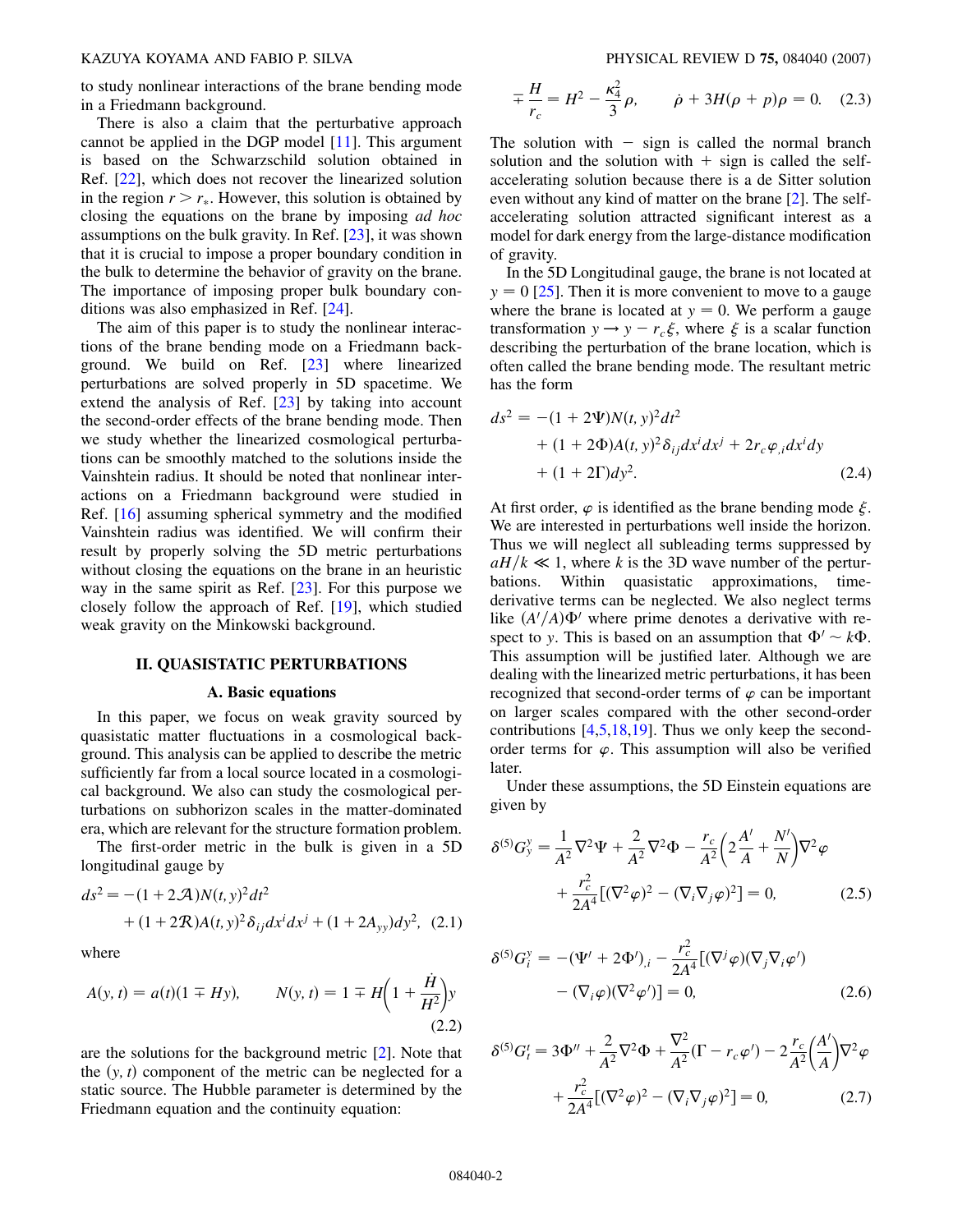NONLINEAR INTERACTIONS IN A COSMOLOGICAL ... PHYSICAL REVIEW D **75,** 084040 (2007)

$$
\delta^{(5)}G_j^i = -\frac{1}{A^2}(\nabla^i \nabla_j - \delta_j^i \nabla^2)(\Phi + \Psi + \Gamma - r_c \varphi')
$$
  
+ 
$$
\delta_j^i(\Psi'' + 2\Phi'') + \frac{r_c}{A^2}(\nabla^i \nabla_j - \delta_j^i \nabla^2) \left(\frac{A'}{A} + \frac{N'}{N}\right) \varphi
$$
  
- 
$$
\frac{r_c^2}{A^4} [(\nabla^2 \varphi)(\nabla^i \nabla_j \varphi) - (\nabla_j \nabla^k \varphi)(\nabla^i \nabla_k \varphi)]
$$
  
+ 
$$
\frac{1}{2} \delta_j^i \frac{r_c^2}{A^4} [(\nabla^2 \varphi)^2 - (\nabla_k \nabla_l \varphi)^2] = 0.
$$
 (2.8)

<span id="page-2-1"></span>For the spatial components  $\delta^{(5)}G_j^i$ , the trace of the equation gives

$$
\frac{2}{A^2}\nabla^2(\Phi + \Psi + \Gamma - r_c\varphi') - \frac{2r_c}{A^2}\left(\frac{A'}{A} + \frac{N'}{N}\right)\nabla^2\varphi \n+ 3(\Psi'' + 2\Phi'') + \frac{1}{2}\frac{r_c^2}{A^4}[(\nabla^2\varphi)^2 - (\nabla_i\nabla_j\varphi)^2] = 0.
$$
\n(2.9)

On the other hand, taking the divergence of the traceless part of  $\delta^{(5)}G_j^i$ , we get

<span id="page-2-2"></span>
$$
\frac{\nabla^2}{A^2} (\Phi + \Psi + \Gamma - r_c \varphi') - \frac{r_c}{A^2} \left(\frac{A'}{A} + \frac{N'}{N}\right) \nabla^2 \varphi + \frac{1}{4} \frac{r_c^2}{A^4} [(\nabla^2 \varphi)^2 - (\nabla_i \nabla_j \varphi)^2] = 0.
$$
 (2.10)

<span id="page-2-0"></span>The existence of the brane imposes the junction condition at the brane, that relates the extrinsic curvature with the energy-momentum tensor on the brane

$$
K_{\mu\nu} - Kg_{\mu\nu} = -\frac{\kappa^2}{2} T_{\mu\nu} + r_c G_{\mu\nu}.
$$
 (2.11)

<span id="page-2-8"></span>We should note that due to the induced gravity term, the Einstein tensor appears in the junction condition. The  $(t, t)$ component of the junction condition Eq.  $(2.11)$  gives

$$
\frac{2}{a^2}\nabla^2\Phi = -\kappa_4^2\delta\rho + \frac{1}{a^2}\nabla^2\varphi - \frac{3}{r_c}\Phi'.
$$
 (2.12)

<span id="page-2-4"></span>The spatial components give

$$
\Phi + \Psi = \varphi, \tag{2.13}
$$

$$
\Psi' + 2\Phi' = 0. \tag{2.14}
$$

#### **B. Solutions in the bulk**

<span id="page-2-5"></span>Let us first solve the perturbations in the bulk. Combining Eq. ([2.5](#page-2-1)) and [\(2.10](#page-2-2)),  $\Phi$  and  $\Gamma - r_c \varphi'$  are written in terms of  $\Psi$  and  $\varphi$ :

$$
\frac{\nabla^2}{A^2} \Phi = -\frac{1}{2} \frac{\nabla^2}{A^2} \Psi + \frac{r_c}{2A^2} \left( 2 \frac{A'}{A} + \frac{N'}{N} \right) \nabla^2 \varphi \n- \frac{r_c^2}{4A^4} [(\nabla^2 \varphi)^2 - (\nabla_i \nabla_j \varphi)^2],
$$
\n(2.15)

$$
\frac{\nabla^2}{A^2}(\Gamma - r_c \varphi') = -\frac{1}{2} \frac{\nabla^2}{A^2} \Psi + \frac{r_c}{2A^2} \left(\frac{N'}{N}\right) \nabla^2 \varphi.
$$
 (2.16)

<span id="page-2-6"></span><span id="page-2-3"></span>Consistency between Eqs.  $(2.6)$  $(2.6)$  $(2.6)$  and  $(2.15)$  $(2.15)$  $(2.15)$  requires

$$
\varphi' = 0, \qquad \Psi' + 2\Phi' = 0. \tag{2.17}
$$

<span id="page-2-12"></span>The latter is consistent with the junction condition Eq.  $(2.14)$  $(2.14)$ . Then substituting Eqs.  $(2.15)$  $(2.15)$  and  $(2.16)$  into Eq.  $(2.7)$  $(2.7)$  $(2.7)$  and using Eq.  $(2.17)$  $(2.17)$ , we get a wave equation for Ψ

$$
\Psi'' + \frac{\nabla^2}{A^2} \Psi - \left(\frac{N'}{N}\right) \frac{r_c}{A^2} \nabla^2 \varphi = 0.
$$
 (2.18)

<span id="page-2-7"></span>By performing a Fourier transformation, the solution is given by

$$
\mathcal{A} = \Psi - \frac{N'}{N} r_c \varphi
$$
  
=  $[c_1 (1 \mp Hy)^{\pm k/aH} + c_2 (1 \mp Hy)^{\mp k/aH}],$  (2.19)

for a given *k*, with our approximation  $k/aH \gg 1$ . We impose the regularity condition in the bulk so that the perturbations do not diverge at  $y \rightarrow \infty$  in the selfaccelerating branch, and  $y = 1/H$  in the normal branch. This means that we take  $c_2 = 0$  [\[23\]](#page-8-4). We should note that the regularity condition verifies our assumption that the terms like  $(A'/A)\Phi'$  can be neglected compared with the terms like  $\nabla^2 \Phi/A^2$ , with our approximation  $k/aH \gg 1$ .

#### **C. Equations on the brane**

Now we impose the junction conditions. From Eqs.  $(2.19)$  $(2.19)$  and  $(2.15)$  $(2.15)$  $(2.15)$ , it is possible to show that

$$
\frac{\Phi'}{r_c} \sim \frac{k}{ar_c} \Phi \ll \frac{k^2}{a^2} \Phi,
$$
\n(2.20)

<span id="page-2-10"></span>for perturbations whose physical wavelengths are shorter than  $r_c$ ,  $kr_c/a \gg 1$ . Thus we can neglect  $\Phi'$  in the junction condition Eq.  $(2.12)$  $(2.12)$  $(2.12)$ . Then the projection of Eq.  $(2.5)$  $(2.5)$  $(2.5)$  on the brane and the junction conditions Eqs.  $(2.12)$  $(2.12)$  $(2.12)$  and  $(2.14)$  $(2.14)$ provide a closed set of equations on the brane for  $\Phi$ ,  $\Psi$ , and  $\varphi$ . The effective Einstein equations are written as

$$
\frac{2}{a^2}\nabla^2\Phi = -\kappa_4^2\delta\rho + \frac{1}{a^2}\nabla^2\varphi,\tag{2.21}
$$

$$
\Psi + \Phi = \varphi, \tag{2.22}
$$

<span id="page-2-11"></span><span id="page-2-9"></span>and the equation of motion for  $\varphi$  is given by

$$
3\beta(t)\frac{\nabla^2}{a^2}\varphi + \frac{r_c^2}{a^4}[(\nabla^2\varphi)^2 - (\nabla_i\nabla_j\varphi)^2] = \kappa_4^2\delta\rho, \quad (2.23)
$$

<span id="page-2-13"></span>where

$$
\beta(t) = 1 - \frac{2r_c}{3} \left( 2\frac{A'}{A} + \frac{N'}{N} \right) = 1 \pm 2Hr_c \left( 1 + \frac{\dot{H}}{3H^2} \right).
$$
\n(2.24)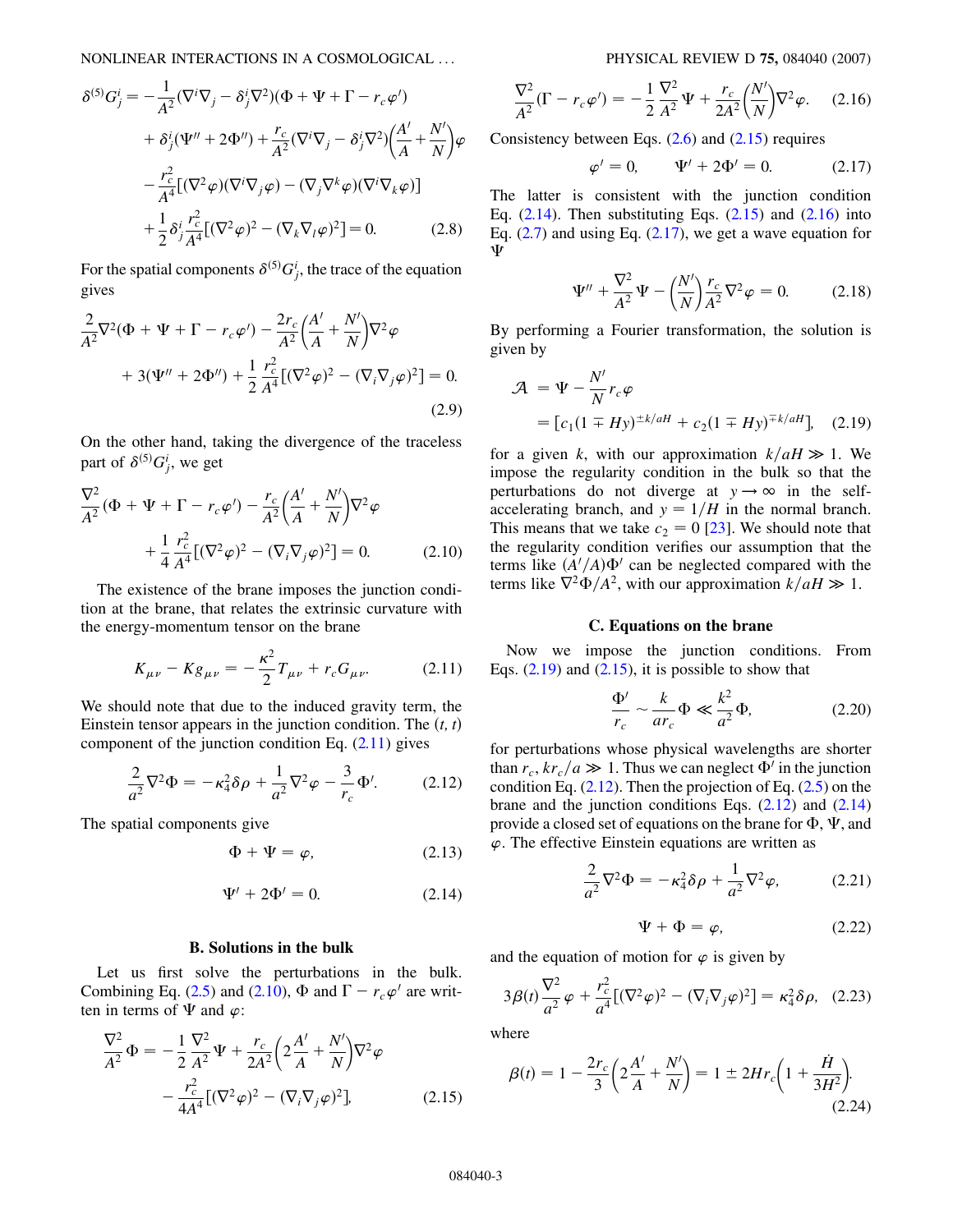Here the  $+$  sign corresponds to the normal branch and the - sign to the self-accelerating one.

## **III. SOLUTIONS ON A BRANE**

## **A. Linearized solutions**

<span id="page-3-4"></span>We begin with linearized solutions by neglecting the second-order contributions of  $\varphi$ . The solutions for the metric perturbations are easily obtained as

$$
\frac{\nabla^2}{a^2}\Phi = -\frac{\kappa_4^2}{2}\left(1 - \frac{1}{3\beta}\right)\delta\rho,\tag{3.1}
$$

$$
\frac{\nabla^2}{a^2}\Psi = \frac{\kappa_4^2}{2}\left(1 + \frac{1}{3\beta}\right)\delta\rho,\tag{3.2}
$$

<span id="page-3-3"></span>which agree with the solutions obtained in Refs. [\[16,](#page-7-11)[23\]](#page-8-4).

<span id="page-3-0"></span>The linearized equations can be described by a Brans-Dicke (BD) theory. The perturbed Einstein equations in the BD theory are given by

$$
\delta G_{\mu\nu} = -(\nabla_{\mu}\nabla_{\nu} - g_{\mu\nu}\nabla^2)\varphi, \tag{3.3}
$$

<span id="page-3-1"></span>and the equation of motion for the BD scalar is

$$
\frac{\nabla^2}{a^2}\varphi = \frac{\kappa_4^2}{3+2\omega}\delta\rho, \tag{3.4}
$$

where  $\omega$  is the BD parameter. Comparing Eqs. [\(2.21\)](#page-2-9),  $(2.22)$  $(2.22)$ , and  $(2.23)$  $(2.23)$  with Eqs.  $(3.3)$  $(3.3)$  $(3.3)$  and  $(3.4)$ , we find that the brane bending mode acts as the BD scalar and the BD parameter is given by [[16](#page-7-11)[,23](#page-8-4)[,26\]](#page-8-8)

$$
\omega = \frac{3}{2}(\beta - 1). \tag{3.5}
$$

The sign of  $\beta$  is directly related to the existence of the ghost in de Sitter spacetime. In the self-accelerating branch,  $\beta$  is negative for  $Hr_c > 1/2$ . In the BD theory, the BD scalar has the wrong sign for the kinetic term if  $\omega < -3/2$ , that is  $\beta < 0$ . The condition that  $\beta$  is negative is given by  $Hr_c > 1/2$ , which is precisely the condition for the existence of the ghost in de Sitter spacetime, as was shown in Refs.  $[4-6]$  $[4-6]$  $[4-6]$  $[4-6]$ . On the other hand, in the normal branch,  $\beta$  is positive and we expect no ghost in this branch of the solutions.

#### **B. Spherically symmetric solutions**

Next, we study the effect of the second-order contributions of  $\varphi$ . Unfortunately, it is not easy to solve the equations for  $\varphi$  with the nonlinear interactions. Thus we assume spherical symmetry to simplify the problem. The equation for  $\varphi$  [\(2.23\)](#page-2-11) is then given by

$$
\left(\frac{d^2}{dr^2} + \frac{2}{r}\frac{d}{dr}\right)(3\beta\varphi + \Xi) = \kappa_4^2 \delta\rho, \tag{3.6}
$$

where

$$
\Xi = 2r_c^2 \int \frac{1}{r} \left(\frac{d\varphi}{dr}\right)^2 dr,\tag{3.7}
$$

<span id="page-3-2"></span>in agreement with Ref. [[19](#page-8-6)] in a Minkowski spacetime. Let us consider a source localized in some compact region. Then it is possible to integrate the equation to get

$$
3\beta\varphi + \Xi + \frac{r_g}{r} = 0,\tag{3.8}
$$

where

$$
r_g = \kappa_4^2 \int_0^r dr r^2 \delta \rho \tag{3.9}
$$

is the Schwarzschild radius of the source. Hereafter, we assume  $r_g$  = const, for simplicity. Taking the *r* derivative of Eq. [\(3.8\)](#page-3-2) gives an algebraic equation for  $d\varphi/dr$ . Then we get a solution for  $d\varphi/dr$  as

<span id="page-3-5"></span>
$$
\frac{d\varphi}{dr} = \frac{r_g}{r^2} \Delta(r), \qquad \Delta(r) = \frac{2}{3\beta} \left(\frac{r}{r_*}\right)^3 \left(\sqrt{1 + \left(\frac{r_*}{r}\right)^3} - 1\right),\tag{3.10}
$$

where

$$
r_* = \left(\frac{8r_c^2 r_g}{9\beta^2}\right)^{1/3},\tag{3.11}
$$

<span id="page-3-6"></span>which is the Vainshtein radius for a source in a cosmological background. This is in agreement with the result of Ref. [\[16\]](#page-7-11), but we arrive at this result by solving the 5D bulk metric and imposing the regularity condition in the bulk, without closing the equations on the brane in an heuristic way. The solutions for the metric perturbations can be obtained as

$$
\Phi = \frac{r_g}{2r} + \frac{\varphi}{2},\tag{3.12}
$$

$$
\Psi = -\frac{r_g}{2r} + \frac{\varphi}{2}.\tag{3.13}
$$

On scales larger than the Vainshtein radius  $r > r_*$ , the solutions are given by

$$
\Phi = \frac{r_g}{2r} \left( 1 - \frac{1}{3\beta} \right),\tag{3.14}
$$

$$
\Psi = -\frac{r_g}{2r} \left( 1 + \frac{1}{3\beta} \right). \tag{3.15}
$$

which agree with the linearized solutions Eqs.  $(3.1)$  $(3.1)$  $(3.1)$  and [\(3.2\)](#page-3-4). This shows that the linearized solutions do make sense as long as we are considering scales larger than the Vainshtein radius.

On scales smaller than the Vainshtein radius,  $r < r_*$ , the solutions for  $\Psi$  and  $\Phi$  are obtained as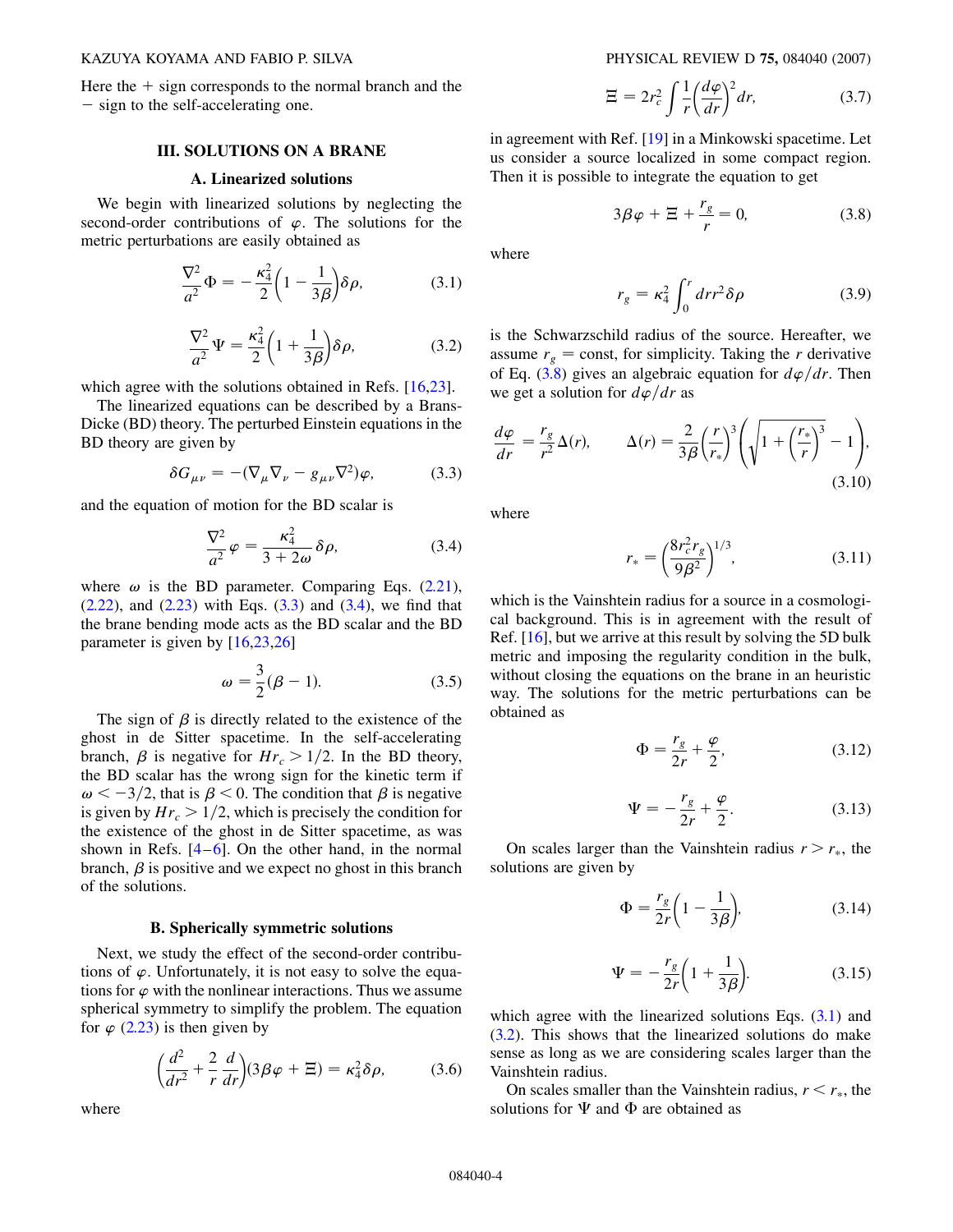<span id="page-4-0"></span>
$$
\Phi = \frac{r_g}{2r} + \frac{1}{\beta} \sqrt{\frac{\beta^2 r_g r}{2r_c^2}},
$$
\n(3.16)

$$
\Psi = -\frac{r_g}{2r} + \frac{1}{\beta} \sqrt{\frac{\beta^2 r_g r}{2r_c^2}}.
$$
 (3.17)

In this region, the corrections to the solution in 4D general relativity are suppressed for  $r < r_*$  so that Einstein gravity is recovered. From Eq. [\(2.23\)](#page-2-11), we can see that  $\Xi$  dominates over the linear term in this region. This indicates that once  $\varphi$  becomes nonlinear, the solutions for the metric approach those in 4D general relativity. We should note that  $\beta$  is negative in the self-accelerating solution while  $\beta$  is positive in the normal branch solution. Then the corrections to 4D general relativity solutions have opposite signs in these solutions, as was first pointed out in Ref. [\[15](#page-7-12)]. By a simple coordinate transformation, we can check that our solutions agree with the results of Ref. [\[16\]](#page-7-11).

Even on scales smaller than the Vainshtein radius  $r < r_*$ , the induced metric perturbations are small as long as we consider scales larger than the Schwarzschild radius *r >*  $r_g$ . This justifies our assumption of neglecting all secondorder contributions other than the second-order terms of  $\varphi$ . It should be emphasized also that the  $(y, r)$  component of the metric,  $r_c \varphi_r$ , is evaluated as

<span id="page-4-1"></span>
$$
(r_c \varphi_{,r})^2 \sim \left(\frac{r_*}{r}\right)^3 \left(\frac{r_g}{r}\right), \quad \text{for } r > r_*,\tag{3.18}
$$

$$
(r_c \varphi_{,r})^2 \sim \left(\frac{r_g}{r}\right), \quad \text{for } r < r_*. \tag{3.19}
$$

The higher-order terms of  $\varphi$  in the Einstein equations have higher-order powers of  $r_c \varphi_r$ . Thus they are suppressed for  $r > r_g$ . Then we only need to keep the second-order terms which can be comparable to the linear terms as is seen from Eqs.  $(3.17)$  $(3.17)$  and  $(3.19)$  $(3.19)$  $(3.19)$ .

## **C. Cosmological perturbations**

Finally, we consider cosmological perturbations in a matter-dominated universe. We define an overdensity of dark matter as

$$
\delta = \frac{\delta \rho}{\rho}.\tag{3.20}
$$

<span id="page-4-3"></span>The continuity equation and the Euler equation are the same as in 4D general relativity:

$$
\frac{\partial \delta}{\partial t} + \frac{1}{a} \nabla (1 + \delta) \mathbf{v} = 0, \tag{3.21}
$$

$$
\frac{\partial \mathbf{v}}{\partial t} + \frac{1}{a} (\mathbf{v} \cdot \nabla) \cdot \mathbf{v} + H \mathbf{v} = -\frac{1}{a} \nabla \Psi,
$$
 (3.22)

<span id="page-4-2"></span>where **v** is the velocity perturbation of dark matter. Here we introduce time-derivative terms. In order to ensure our quasistatic approximation, the time dependence of the overdensity  $\delta$  should be weak,  $\partial_t \delta \ll k \delta$ , which is indeed valid for dust matter. Combining Eqs.  $(3.21)$  and  $(3.22)$  $(3.22)$ with Eqs.  $(2.21)$  $(2.21)$ ,  $(2.22)$  $(2.22)$ , and  $(2.23)$  $(2.23)$ , we can describe the evolution of the dark matter overdensity.

The nonlinear terms in the equation for  $\varphi$ , Eq. [\(2.23\)](#page-2-11), become dominant when

$$
\frac{\beta a^2}{r_c^2 k^2} < \varphi. \tag{3.23}
$$

Using the linear term in Eq.  $(2.23)$ ,  $\varphi$  is estimated as

$$
\varphi \sim \frac{H^2 a^2}{\beta k^2} \delta, \tag{3.24}
$$

where we used  $\kappa_4^2 \rho \sim H^2$ . Then the condition that the nonlinear terms become important is given in terms of  $\delta$  by

$$
\beta^2 (Hr_c)^{-2} \sim O(1) < \delta. \tag{3.25}
$$

If nonlinear terms become dominant,  $\varphi$  is estimated as

$$
\frac{k^2}{a^2}\varphi \sim \left(\frac{H^2a^2}{r_c^2k^2}\right)\delta. \tag{3.26}
$$

Then in the Poisson equation  $(2.21)$  $(2.21)$ , the contribution of  $\varphi$ can be neglected and 4D general relativity is recovered. Thus, from these rough estimations, we expect to recover 4D general relativity for nonlinear overdensity  $\delta \gg 1$ . This also means that for linear overdensity  $\delta \ll 1$ , the second-order terms of  $\varphi$  can be neglected and the linearized cosmological perturbations do perfectly make sense as opposed to the claim made in Ref. [[10](#page-7-5)]. In order to verify these estimations, one should solve the nonlinear equations for  $\delta$  and  $\varphi$ , which is difficult even in conventional 4D general relativity. One approach is to consider the spherically symmetric collapse of the overdensity. This was done in Ref. [\[16\]](#page-7-11), and it was demonstrated that once the overdensity exceeds  $O(1)$ , 4D general relativity is recovered. This confirms our estimations.

## **IV. EFFECTIVE THEORY ON THE BRANE**

## **A. Effective theory for** *'*

In the previous section, we find that the brane bending mode  $\varphi$  plays a crucial role in the DGP model. It is possible to understand the role of the brane bending mode in a covariant way as was shown in Refs. [[4](#page-7-3),[5\]](#page-7-7). We begin with the definition of the extrinsic curvature:

$$
K_{\mu\nu} = \frac{1}{2\mathcal{N}} (\partial_y g_{\mu\nu} - \nabla_\mu N_\nu - \nabla_\nu N_\mu), \tag{4.1}
$$

where  $g_{\mu\nu}$  is the induced metric,  $N_{\mu}$  is a shift function, and  $\mathcal{N} = \sqrt{g_{yy} - N_{\mu}N^{\mu}}$  is a lapse function. Let us first consider perturbations around Minkowski spacetime

$$
g_{\mu\nu} = \eta_{\mu\nu} + \delta g_{\mu\nu}, \qquad (4.2)
$$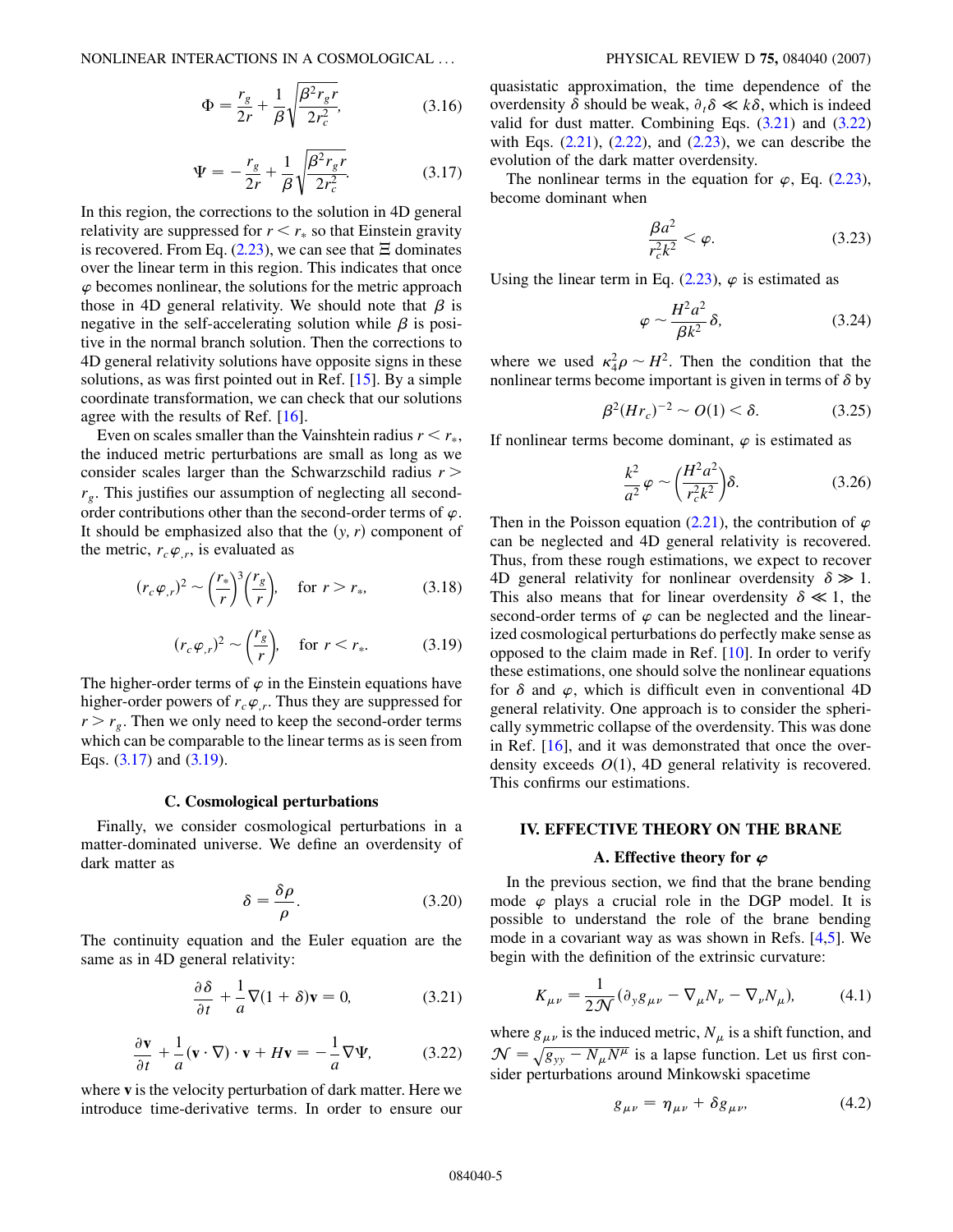<span id="page-5-4"></span>The lapse function is given in terms of the brane bending mode  $\varphi$  by  $N_{\mu} = r_c \nabla_{\mu} \varphi$ . Then the extrinsic curvature is given in terms of  $\varphi$  by

$$
\delta K_{\mu\nu} = -r_c \nabla_{\mu} \nabla_{\nu} \varphi. \tag{4.3}
$$

An important result obtained by solving the 5D perturbations is that we can neglect the *y* derivative of the induced metric in the junction condition because

$$
\partial_y g_{\mu\nu} \ll r_c \nabla^2 \delta g_{\mu\nu}.
$$
 (4.4)

<span id="page-5-0"></span>Then the junction condition becomes

$$
\delta G_{\mu\nu} = \kappa_4^2 \delta T_{\mu\nu} - (\nabla_\mu \nabla_\nu - g_{\mu\nu} \nabla^2) \varphi. \tag{4.5}
$$

<span id="page-5-1"></span>On the other hand, the Gauss equation in the bulk, that is the  $(y, y)$  component of the 5D Einstein equations, gives

$$
R - K^2 + K_{\mu\nu} K^{\mu\nu} = 0.
$$
 (4.6)

Then combining Eqs.  $(4.5)$  and  $(4.6)$ , we get the equation for  $\varphi$  as

$$
3\nabla^2 \varphi + r_c^2 [(\nabla^2 \varphi)^2 - (\nabla_\mu \nabla_\nu \varphi)^2] = -\kappa_4^2 T, \qquad (4.7)
$$

which reproduces Eq. [\(2.23](#page-2-11)) for static perturbations. We should emphasize that the nonlinear terms for  $\varphi$  come from the nonlinear terms of  $K_{\mu\nu}$ . Even if we are dealing with weak gravity where the induced curvature is small, this does not necessarily mean that the nonlinearity of  $K_{\mu\nu}$  can be neglected. We should also note that the higher-order terms in  $\varphi$  comes from  $N_{\mu}N^{\mu}$  which is given by  $(r_c\varphi_{,r})^2$  in a spherically symmetric spacetime. We have shown that these contributions are suppressed as long as  $r > r_g$ .

<span id="page-5-5"></span>In a cosmological background, the extrinsic curvature has contributions from the background

$$
K_{tt} = -\frac{N'}{N} \quad K_{ij} = \frac{A'}{A} \delta_{ij}.
$$
 (4.8)

This gives an additional first-order contribution in the Gauss equation [\[5](#page-7-7),[27](#page-8-9)]

$$
\delta(-K^2 + K_{\mu\nu}K^{\mu\nu}) = 2r_c \left(\frac{N'}{N} + 2\frac{A'}{A}\right) \nabla^2 \varphi.
$$
 (4.9)

This modifies the coefficient of the linear kinetic term for  $\varphi$  to 3 $\beta$ . In de Sitter spacetime, this is exactly the origin of the ghost in the self-accelerating solution.

The equation of motion for  $\varphi$  can be derived from the action

$$
S \propto -\int d^4x \sqrt{-\gamma} [3\beta(\nabla\varphi)^2 + r_c^2(\nabla\varphi)^2 \nabla^2\varphi], \quad (4.10)
$$

assuming static perturbations. Defining a new field  $\pi$  as  $\pi = M_4 \varphi$ , where  $\kappa_4^2 = 1/M_4^2$ , the action can be rewritten as

<span id="page-5-6"></span>
$$
S \propto -\int d^4x \sqrt{-\gamma} \left[ 3\beta (\nabla \pi)^2 + \frac{1}{\Lambda^3} (\nabla \pi)^2 \nabla^2 \pi \right], \quad (4.11)
$$

where  $\Lambda = (M_4/r_c^2)^{1/3}$ . In de Sitter spacetime, this agrees with the boundary effective action for the brane bending mode derived in Refs. [[4](#page-7-3),[5](#page-7-7)]. Thus our solution is consistent with the effective theory for the brane bending mode of Refs. [\[4](#page-7-3)[,5](#page-7-7)].

## **B. Effective equation on the brane**

It is also possible to construct an effective theory for  $\varphi$ using the effective equations on the brane. Projecting the 5D Einstein equations on the brane, the effective equations are given by [[28](#page-8-10)]

$$
G_{\mu\nu} = \kappa^4 \Pi_{\mu\nu} - E_{\mu\nu}, \tag{4.12}
$$

<span id="page-5-3"></span>where

$$
\Pi_{\mu\nu} = -\frac{1}{4}\tilde{T}_{\mu\alpha}\tilde{T}_{\nu}^{\alpha} + \frac{1}{12}\tilde{T}\tilde{T}_{\mu\nu} + \frac{1}{8}g_{\mu\nu}\tilde{T}_{\alpha\beta}\tilde{T}^{\alpha\beta} - \frac{1}{24}g_{\mu\nu}\tilde{T}_{\gamma}^{2},
$$
\n(4.13)

$$
\tilde{T}_{\mu\nu} = T_{\mu\nu} - \kappa_4^{-2} G_{\mu\nu}, \tag{4.14}
$$

and  $E_{\mu\nu}$  is the projection of the electric part of the 5D Weyl tensor. For fluctuations around the vacuum Minkowski spacetime,  $G_{\mu\nu}$  is written solely in terms of  $\varphi$  from Eq. [\(4.5\)](#page-5-0). Thus the effective equations are written in terms of  $\varphi$  except for  $E_{\mu\nu}$ . The resultant effective equations are [\[29\]](#page-8-11)

$$
-(\nabla_{\mu}\nabla_{\nu} - g_{\mu\nu}\nabla^2)\varphi = -\frac{r_c^2}{2}[g_{\mu\nu}\{(\nabla^2\varphi)^2 - (\nabla_{\alpha}\nabla_{\beta}\varphi)^2\} - 2\{(\nabla^2\varphi)(\nabla_{\mu}\nabla_{\nu}\varphi) - (\nabla_{\mu}\nabla_{\alpha}\varphi)(\nabla_{\nu}\nabla^{\alpha}\varphi)\}] - E_{\mu\nu}.
$$
\n(4.15)

<span id="page-5-2"></span>Taking the trace of this equation gives

$$
3\nabla^2 \varphi + r_c^2 [(\nabla^2 \varphi)^2 - (\nabla_\mu \nabla_\nu \varphi)^2] = 0,
$$
 (4.16)

because  $E_{\mu\nu}$  is traceless. This reproduces the equation of motion for  $\varphi$ , Eq. ([2.23\)](#page-2-11). On the other hand, the  $(t, t)$ component gives

$$
3\nabla^2 \varphi + \frac{3}{2} r_c^2 [(\nabla^2 \varphi)^2 - (\nabla_\mu \nabla_\nu \varphi)^2] = 3E_{tt}.
$$
 (4.17)

If we neglected  $E_{tt}$ , this equation would contradict Eq.  $(4.16)$  $(4.16)$  $(4.16)$  as is pointed out by Ref.  $[29]$ .

However, we should *not* neglect  $E_{\mu\nu}$ . From the 5D metric,  $E_{tt}$  is calculated as

$$
E_{tt} = -3\Phi^{\prime\prime} - \nabla^2(\Gamma - r_c\varphi^\prime). \tag{4.18}
$$

It should be emphasized that  $E<sub>tt</sub>$  contains the second derivative of the metric with respect to *y*. Therefore, unless we solve the 5D perturbations, it is impossible to evaluate this term on the brane as the junction condition on the brane only determines the first derivatives. Using the solutions Eqs.  $(2.15)$  $(2.15)$  $(2.15)$  and  $(2.16)$  $(2.16)$  and the equations on the brane Eqs.  $(2.21)$  $(2.21)$ ,  $(2.22)$ , and  $(2.23)$  $(2.23)$  $(2.23)$ ,  $E_{tt}$  is evaluated as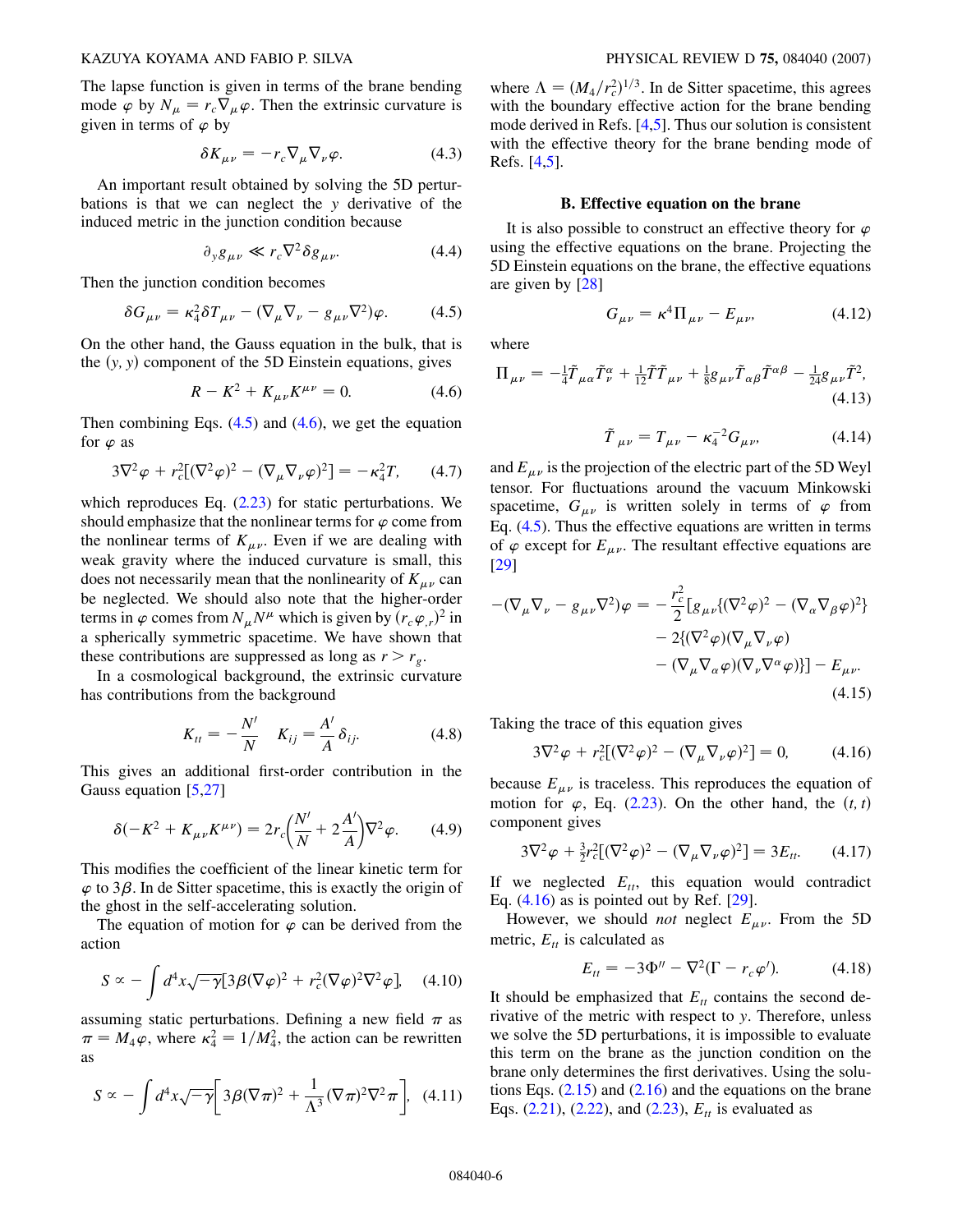NONLINEAR INTERACTIONS IN A COSMOLOGICAL ... PHYSICAL REVIEW D **75,** 084040 (2007)

$$
E_{tt} = \frac{r_c^2}{6} [(\nabla^2 \varphi)^2 - (\nabla_\mu \nabla_\nu \varphi)^2].
$$
 (4.19)

Then it turns out that the  $(t, t)$  component is fully consistent with Eq.  $(4.16)$  $(4.16)$ . Thus the effective Eqs.  $(4.12)$  $(4.12)$  are consistent with our solutions. This is in fact trivial as the effective equations are nothing but the projection of 5D Einstein equations. Thus as long as we solve the 5D equations, the solutions should trivially satisfy the effective equations.

#### C. Condition on  $E_{\mu\nu}$

At the linearized level, it was shown that the regularity condition for bulk perturbations gives a condition on  $E_{\mu\nu}$ which cannot be determined by equations on the brane [\[23\]](#page-8-4). Here we check that this condition is not modified by the inclusion of nonlinear interactions of  $\varphi$ . First let us parameterize  $E_{\mu\nu}$  as

$$
\delta E_t^t = \kappa_4^2 \delta \rho_E, \qquad \delta E_j^i = -\kappa_4^2 [\frac{1}{3} \delta \rho_E \delta_j^i + \delta \pi_{Ej}^i],
$$
\n(4.20)

where  $\delta \pi_{Ej}^i = \nabla^i \nabla_j \delta \pi_E - (1/3) \delta_j^i \nabla^2 \pi_E$ . In a cosmological background, these quantities are given by

$$
\kappa_4^2 \delta \rho_E = 3\Phi'' + \frac{\nabla^2}{a^2} (\Gamma - r_c \varphi'),\tag{4.21}
$$

$$
\kappa_4^2 \delta \pi_E = \Gamma - r_c \varphi'. \tag{4.22}
$$

<span id="page-6-0"></span>Then using Eqs.  $(2.15)$  $(2.15)$ ,  $(2.16)$  $(2.16)$ , and  $(2.18)$  $(2.18)$ , it is possible to show that these satisfy the condition

$$
\delta \rho_E + 2 \frac{\nabla^2}{a^2} \delta \pi_E = 0. \tag{4.23}
$$

Note that we have already used the regularity condition to assume  $\Phi' \sim k\Phi$  and neglect terms suppressed by  $aH/k \ll 1$ . This is exactly the condition obtained in Ref. [\[23\]](#page-8-4). As in the Minkowski case, we can evaluate  $\delta \rho_E$  as

$$
\kappa_4^2 \delta \rho_E = -\frac{1}{6} \frac{\left[1 \pm 2Hr_c(1 + \frac{\dot{H}}{H^2})\right]}{\left[1 \pm 2Hr_c(1 + \frac{\dot{H}}{3H^2})\right]} \frac{r_c^2}{a^4} [(\nabla^2 \varphi)^2
$$

$$
-(\nabla_i \nabla_j \varphi)^2] + \frac{2}{3} \frac{\left[1 \pm 2Hr_c(1 + \frac{\dot{H}}{2H^2})\right]}{\left[1 \pm 2Hr_c(1 + \frac{\dot{H}}{3H^2})\right]} \kappa_4^2 \delta \rho. \tag{4.24}
$$

This agrees with the result obtained in Ref. [\[23\]](#page-8-4) if we neglect the second-order terms of  $\varphi$ . The  $(t, t)$  component of the effective Einstein equation gives

$$
\delta G_t^t = 2\frac{A'}{A} \frac{r_c}{a^2} \nabla^2 \varphi - \frac{r_c^2}{2a^4} \left[ (\nabla^2 \varphi)^2 - (\nabla_i \nabla_j \varphi)^2 \right] - \kappa_4^2 \delta \rho_E,
$$
\n(4.25)

where we used the expressions for  $\Pi_{\mu\nu}$  in terms of the extrinsic curvature

$$
\kappa^4 \Pi^{\mu}_{\nu} = K K^{\mu}_{\nu} - K^{\mu \rho} K_{\nu \rho} - \frac{1}{2} \delta^{\mu}_{\nu} (K^2 - K_{\alpha \beta} K^{\alpha \beta}), \tag{4.26}
$$

and Eqs. ([4.3](#page-5-4)) and [\(4.8\)](#page-5-5). Using the solution for  $\delta \rho_E$ , it is possible to check that this equation reduces to Eq. ([2.21\)](#page-2-9) using Eq. [\(2.22](#page-2-10)).

## **V. CONCLUSION AND DISCUSSIONS**

In this paper, we studied quasistatic perturbations in a cosmological background in the DGP brane world. Using Gaussian coordinates, we derived the solutions for weak gravity by taking into account the nonlinear interactions of the brane bending mode. Solving the bulk metric perturbations and imposing a regularity condition, we got a closed set of equations, Eqs. [\(2.21\)](#page-2-9), [\(2.22\)](#page-2-10), and [\(2.23](#page-2-11)), on the brane. At the linearized level the theory is described by a BD theory with the BD parameter given by  $\omega = 3(\beta -$ 1 $/2$ , where  $\beta$  is given by Eq. ([2.24\)](#page-2-13). We studied the effects of nonliner interactions of the brane bending mode assuming spherical symmetry. We find that the Vainshtein radius at which nonlinear interactions of the bending mode become important is given by  $r_*^3 = r_V^3/\beta^2$  where  $r_V$  is the Vainshtein radius in the Minkowski background. In the early universe,  $\beta^2 \gg 1$ , so the Vainshtein radius is very small. Note that in this limit, we recover 4D general relativity even at the linearized level, as the BD parameter becomes large [[26](#page-8-8)[,27](#page-8-9)]. On the other hand, in the selfaccelerating universe,  $Hr_c = 1$ ,  $\beta^2 = 1$ , so the Vainshtein radius is the same as in the Minkowski background. On scales smaller than the Vainshtein radius, *r < r*, the solution approaches 4D general relativity. Our solutions agree with the results of Refs. [\[15,](#page-7-12)[16\]](#page-7-11) in the Friedmann background, and the results of Refs. [\[14](#page-7-13)[,18](#page-8-2)[,19\]](#page-8-6) in the Minkowski background.

Our equations can be applied to cosmological perturbations on subhorizon scales in the matter-dominated era. Although the nonlinear equations are difficult to solve in this case, we can estimate the scale at which the nonlinear interactions of the brane bending mode become important. We found that once the dark matter overdensity becomes nonlinear, the nonlinear terms of the bending mode also become important and the behavior of metric perturbations approach to 4D general relativity. This result is in accord with the finding in Ref. [\[16\]](#page-7-11) where a spherical symmetric collapse is studied in the self-accelerating background. Our result indicates that the linearized cosmological perturbations analysis does make sense in the same way as in the conventional 4D cosmology as opposed to a claim made in Ref. [\[10\]](#page-7-5).

We checked the consistency of our solutions with the effective equations on the brane. First, we checked that our solutions can be derived from the boundary effective theory for the bending mode derived in Refs. [[4,](#page-7-3)[5\]](#page-7-7). Following Ref. [[29](#page-8-11)], we also checked the consistency of our solutions with the effective equations on the brane derived by a projection of 5D Einstein equations. A key quantity is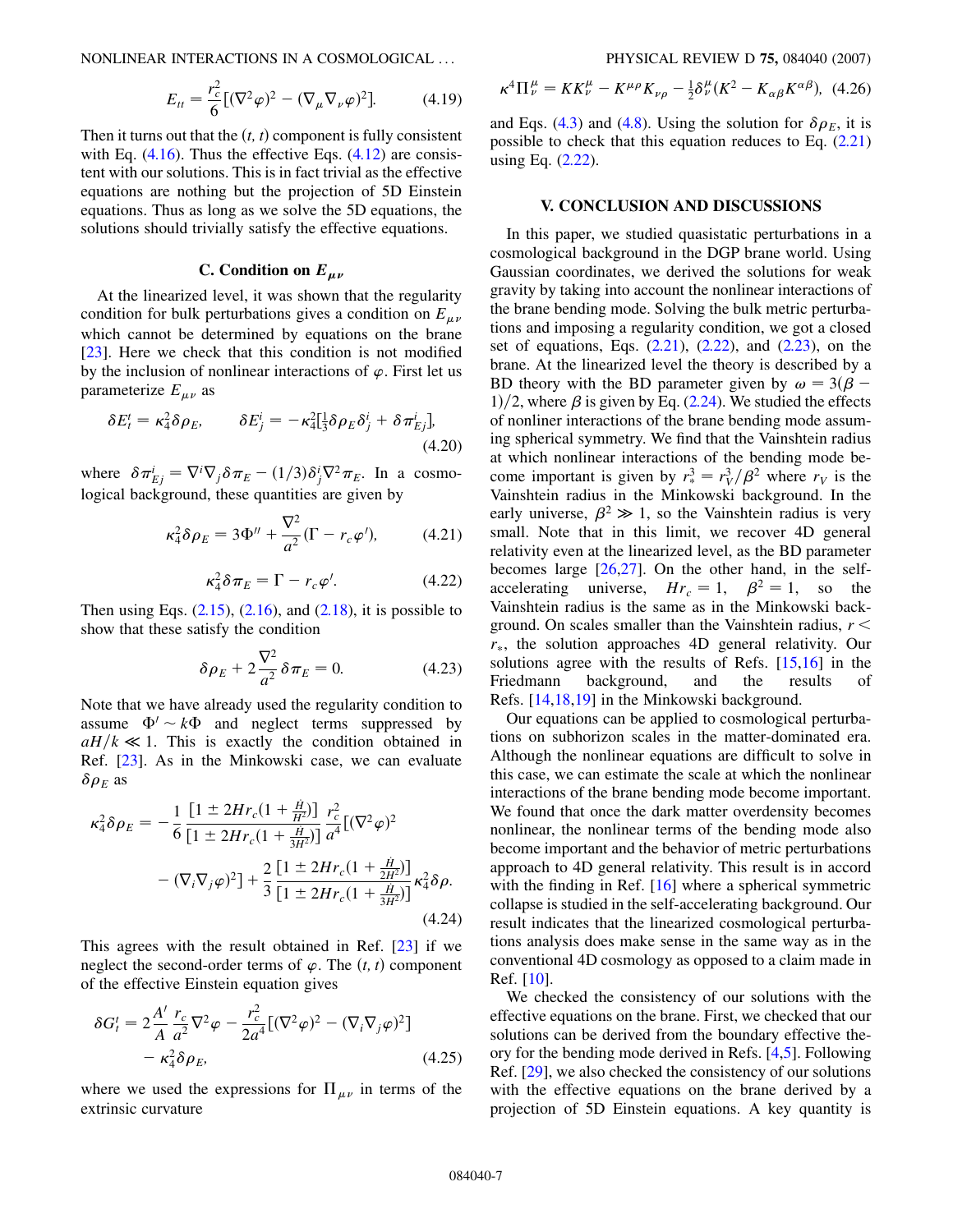the electric part of the bulk Weyl tensor projected onto the brane  $E_{\mu\nu}$ . If we neglected this Weyl contribution, the effective equations were inconsistent. Using the solutions in the bulk, we can evaluate  $E_{\mu\nu}$  on the brane. We have shown that once the contribution from  $E_{\mu\nu}$  is properly taken into account, the effective equations are fully consistent. Our analysis is consistent with the boundary effective action Eq. ([4.11\)](#page-5-6) at least for static perturbations. It was pointed out that this effective action manifests superluminal propagation if we consider time-dependent fluctuations around a spherically symmetric solution [[30](#page-8-12)]. It would be important to extend our 5D analysis to include timedependent perturbations to check the validity of the boundary effective action with time-dependent perturbations and understand the causality of the propagation in the 5D spacetime.

Our conclusion is different from that of Ref. [\[11\]](#page-7-6). In Ref. [[11](#page-7-6)], it is argued that the linearized perturbations, which by themselves are valid at  $r > r_*$ , are not guaranteed to match to the solution inside  $r < r_*$ . This argument is based on the Schwarzschild solution obtained in Ref. [[22\]](#page-8-3), which does not recover the linearized solution in the region  $r > r_*$ . However, the Schwarzschild solution in Ref. [[22](#page-8-3)] is not derived by solving the bulk metric and imposing a proper boundary condition in the bulk. Instead they imposed a specific form of the metric and closed the equations on the brane. This is in fact the same as imposing an *ad hoc* condition on  $E_{\mu\nu}$ . As we have shown in this paper, the condition on  $E_{\mu\nu}$  has to be determined by solving the bulk metric and imposing an appropriate boundary condition in the bulk. For weak gravity that is valid for  $r > r_g$ , the regularity condition in the bulk uniquely determines a condition for  $E_{\mu\nu}$ , Eq. [\(4.23\)](#page-6-0). The Schwarzschild solution found in Ref. [\[22\]](#page-8-3) does not satisfy this condition in the weak gravity region. Thus their solution is unlikely to describe weak gravity sourced by a physical local source on a brane. On the other hand, it is still an open question what is a proper condition on  $E_{\mu\nu}$  for strong gravity. An outstanding open question is to find a fully nonlinear spherically symmetric solution that properly reproduces the solutions Eqs.  $(3.10)$  and  $(3.13)$  $(3.13)$  for weak gravity. We will come back to this issue in a separate paper.

Finally, we comment on the ghost problem. Our analysis shows that the linearized analysis does make sense as long as we consider scales beyond the Vainshtein radius  $r_*$  for a local source. Then on scales  $r > r_*$  we find a ghost in the self-accelerating universe. Usually, we expect an instant instability of the spacetime in the presence of the ghost. Then the self-accelerating universe would not be a viable background for cosmology. However, in this case, it is not so obvious that the ghost leads to an instant instability of the spacetime classically  $[31]$  $[31]$  $[31]$ , or even quantum mechanically [\[32\]](#page-8-14). Furthermore, nonlinear interactions of the bending mode would become important if instabilities kick in. Further study is needed to understand the fate of this ghost. On the other hand, the normal branch solution is free from the ghost. Although the solution itself cannot be an alternative to dark energy, it still provides an interesting possibility to realize an expansion history of the Universe which is equivalent to a dark energy model with an equation of state less than  $-1$  [\[33\]](#page-8-15). This model also provides a concrete example for the large-distance modification of gravity [\[8\]](#page-7-14). Our Eqs. [\(2.21](#page-2-9)), [\(2.22](#page-2-10)), and ([2.23](#page-2-11)) are the basis for the study of structure formation tests in this model.

#### **ACKNOWLEDGMENTS**

K. K. is supported by PPARC. F. P. S. is supported by "Fundação para a Ciência e a Tecnologia (Portugal),' No. SFRH/BD/27249/2006. We would like to thank Roy Maartens for discussions and a careful reading of this manuscript.

- <span id="page-7-0"></span>[1] G. R. Dvali, G. Gabadadze, and M. Porrati, Phys. Lett. B **484**, 112 (2000).
- <span id="page-7-2"></span><span id="page-7-1"></span>[2] C. Deffayet, Phys. Lett. B **502**, 199 (2001).
- [3] M. Ishak, A. Upadhye, and D. N. Spergel, Phys. Rev. D **74**, 043513 (2006); M. Fairbairn and A. Goobar, Phys. Lett. B **642**, 432 (2006); R. Maartens and E. Majerotto, Phys. Rev. D **74**, 023004 (2006); S. Rydbeck, M. Fairbairn, and A. Goobar, astro-ph/0701495; Y. S. Song, I. Sawicki, and W. Hu, Phys. Rev. D **75**, 064003 (2007).
- <span id="page-7-3"></span>[4] M. A. Luty, M. Porrati, and R. Rattazzi, J. High Energy Phys. 09 (2003) 029.
- <span id="page-7-7"></span>[5] A. Nicolis and R. Rattazzi, J. High Energy Phys. 06 (2004) 059.
- <span id="page-7-9"></span>[6] K. Koyama and K. Koyama, Phys. Rev. D **72**, 043511 (2005); K. Koyama, Phys. Rev. D **72**, 123511 (2005).
- <span id="page-7-10"></span>[7] D. Gorbunov, K. Koyama, and S. Sibiryakov, Phys. Rev. D **73**, 044016 (2006).
- <span id="page-7-14"></span>[8] C. Charmousis, R. Gregory, N. Kaloper, and A. Padilla, J. High Energy Phys. 10 (2006) 066.
- <span id="page-7-5"></span><span id="page-7-4"></span>[9] K. Izumi, K. Koyama, and T. Tanaka, hep-th/0610282.
- <span id="page-7-6"></span>[10] G. Dvali, New J. Phys. **8**, 326 (2006).
- [11] C. Deffayet, G. Gabadadze, and A. Iglesias, J. Cosmol. Astropart. Phys. 08 (2006) 012.
- <span id="page-7-8"></span>[12] C. Deffayet, G.R. Dvali, G. Gabadadze, and A.I. Vainshtein, Phys. Rev. D **65**, 044026 (2002).
- <span id="page-7-13"></span>[13] A. Lue, Phys. Rev. D **66**, 043509 (2002).
- <span id="page-7-12"></span>[14] A. Gruzinov, New Astron. Rev. **10**, 311 (2005).
- <span id="page-7-11"></span>[15] A. Lue and G. Starkman, Phys. Rev. D **67**, 064002 (2003).
- [16] A. Lue, R. Scoccimarro, and G. D. Starkman, Phys. Rev. D **69**, 124015 (2004).